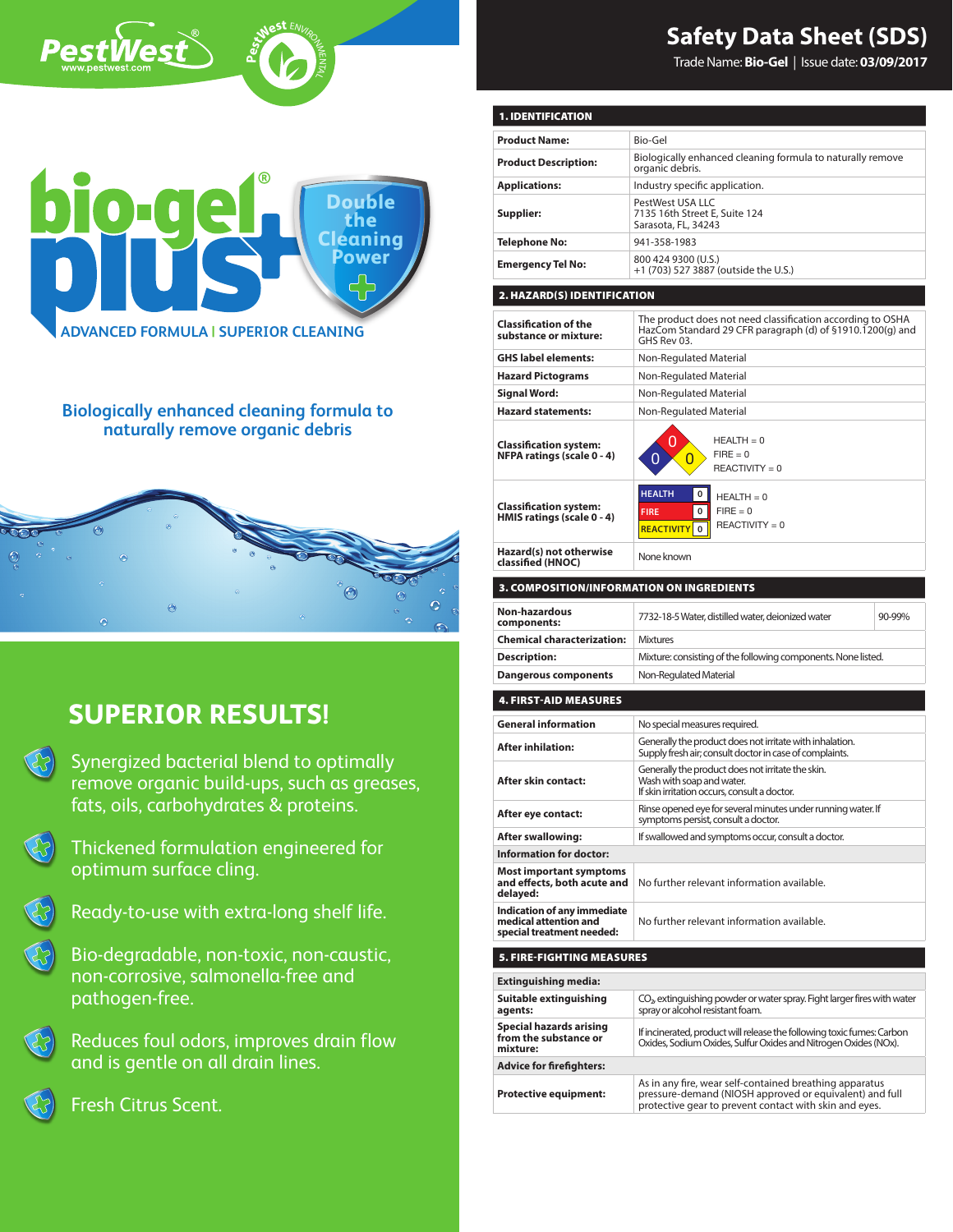

# **Safety Data Sheet (SDS)**

Trade Name: **Bio-Gel** | Issue date: **03/09/2017**

## 6. ACCIDENTAL RELEASE MEASURES

| <b>Personal precautions,</b><br>protective equipment and<br>emergency procedures: | Not required.                                                                                                                                                                                                                                                              |
|-----------------------------------------------------------------------------------|----------------------------------------------------------------------------------------------------------------------------------------------------------------------------------------------------------------------------------------------------------------------------|
| <b>Environmental</b><br>precautions:                                              | No special measures required.                                                                                                                                                                                                                                              |
| <b>Methods and material for</b><br>containment and cleaning<br>up:                | Absorb with liquid-binding material (i.e. sand, diatomite, acid<br>binders, universal binders, sawdust).<br>Dispose contaminated material as waste according to section 13.<br>Ensure adequate ventilation.<br>Dispose of the collected material according to regulations. |
| <b>Reference to other</b><br>sections:                                            | See Section 7 for information on safe handling.<br>See Section 8 for information on personal protection equipment.<br>See Section 13 for disposal information.                                                                                                             |

### 7. HANDLING AND STORAGE

| <b>Handling</b>                                                            |                                                                            |  |
|----------------------------------------------------------------------------|----------------------------------------------------------------------------|--|
| <b>Precautions for safe</b><br>handling:                                   | No special measures required.                                              |  |
| Information about<br>protection against<br>explosions and fires:           | No special measures required.                                              |  |
| <b>Conditions for safe</b><br>storage, including any<br>incompatibilities: | Store away from strong acids, strong bases and strong oxidizing<br>agents. |  |
| <b>Storage</b>                                                             |                                                                            |  |
| <b>Requirements to be</b><br>met by storerooms and<br>receptacles:         | No special requirements.                                                   |  |
| Information about storage<br>in one common storage<br>facility:            | Not required.                                                              |  |
| <b>Further information about</b><br>storage conditions:                    | None                                                                       |  |
| Specific end use(s):                                                       | No further relevant information available.                                 |  |

#### 8. EXPOSURE CONTROLS/PERSONAL PROTECTION

| <b>Additional information</b><br>about design of technical<br>systems: | No further data; see section 7.                                                                                                                                                                                                                       |                                          |
|------------------------------------------------------------------------|-------------------------------------------------------------------------------------------------------------------------------------------------------------------------------------------------------------------------------------------------------|------------------------------------------|
| <b>Control parameters:</b>                                             | All ventilation should be designed in accordance with OSHA standard<br>(29 CFR 1910.94). Use mechanical (general) ventilation for storage<br>areas. Use appropriate ventilation as required to keep Exposure Limits<br>in Air below TLV & PEL limits. |                                          |
| <b>Components with</b><br>occupational exposure<br>limits:             | The product does not contain any relevant quantities of materials with<br>critical values that have to be monitored at the workplace.                                                                                                                 |                                          |
| <b>Additional information:</b>                                         | The lists that were valid during the creation of this SDS were used as<br>hasis.                                                                                                                                                                      |                                          |
| <b>Exposure controls:</b>                                              |                                                                                                                                                                                                                                                       |                                          |
|                                                                        | The usual precautionary measures for handling chemicals should be<br>followed                                                                                                                                                                         |                                          |
|                                                                        | · Breathing equipment:                                                                                                                                                                                                                                | Not required.                            |
| <b>General protective and</b>                                          | • Protection of hands:                                                                                                                                                                                                                                | Not required.                            |
| hygienic measures:                                                     | • Material of gloves:                                                                                                                                                                                                                                 | Not required.                            |
|                                                                        | • Penetration time of glove material:                                                                                                                                                                                                                 | Not applicable.                          |
|                                                                        | • Eye protection:                                                                                                                                                                                                                                     | Goggles recommended<br>during refilling. |

#### 9. PHYSICAL AND CHEMICAL PROPERTIES

| Information on basic physical and chemical properties General Information |                                                                                               |
|---------------------------------------------------------------------------|-----------------------------------------------------------------------------------------------|
| <b>FORM:</b>                                                              | Gel                                                                                           |
| <b>COLOR:</b>                                                             | Orange                                                                                        |
| <b>ODOR:</b>                                                              | Mild                                                                                          |
| Odor threshold:                                                           | Not determined.                                                                               |
| pH-value @ 20 °C (68 °F)                                                  | 7                                                                                             |
| <b>Change in condition</b>                                                | • Melting Point/Melting Range: Not determined<br>· Boiling Point/Boiling Range: 100°C (212°F) |
| <b>Flash point:</b>                                                       | None                                                                                          |
| Flammability (solid,<br>qaseous):                                         | Not applicable.                                                                               |
| Ignition temperature:                                                     | Not applicable.                                                                               |
| <b>Decomposition temperature:</b>                                         | Not determined.                                                                               |
| Auto igniting:                                                            | Product is not self-igniting.                                                                 |
| Danger of explosion:                                                      | Product does not present an explosion hazard.                                                 |

| <b>Explosion limits:</b>                             | • Lower - Not determined.<br>• Upper - Not determined.                                                                                                                                                                                                                                                                                                                                                                                                                                                                                              |  |
|------------------------------------------------------|-----------------------------------------------------------------------------------------------------------------------------------------------------------------------------------------------------------------------------------------------------------------------------------------------------------------------------------------------------------------------------------------------------------------------------------------------------------------------------------------------------------------------------------------------------|--|
| Vapor pressure:                                      | Not determined.                                                                                                                                                                                                                                                                                                                                                                                                                                                                                                                                     |  |
| <b>Relative density:</b>                             | Not determined.                                                                                                                                                                                                                                                                                                                                                                                                                                                                                                                                     |  |
| Vapor density:                                       | Not determined.                                                                                                                                                                                                                                                                                                                                                                                                                                                                                                                                     |  |
| <b>Evaporation rate:</b>                             | Not determined.                                                                                                                                                                                                                                                                                                                                                                                                                                                                                                                                     |  |
| <b>Solubility in / Miscibility</b><br>with:          | Water: Not miscible or difficult to mix.                                                                                                                                                                                                                                                                                                                                                                                                                                                                                                            |  |
| <b>Partition coefficient</b><br>(n-octanol/water):   | Not determined.                                                                                                                                                                                                                                                                                                                                                                                                                                                                                                                                     |  |
| <b>Viscosity:</b>                                    | Dynamic: Not determined.<br>Kinematic: Not determined.                                                                                                                                                                                                                                                                                                                                                                                                                                                                                              |  |
| <b>Solvent content:</b>                              | • Organic Solvents: 0.2%<br>• Water: 98.9%<br>• VOC content: 0.2%<br>· Solids content: 0.2%                                                                                                                                                                                                                                                                                                                                                                                                                                                         |  |
| <b>Other information:</b>                            | No further relevant information available.                                                                                                                                                                                                                                                                                                                                                                                                                                                                                                          |  |
| <b>10. STABILITY AND REACTIVITY</b>                  |                                                                                                                                                                                                                                                                                                                                                                                                                                                                                                                                                     |  |
|                                                      |                                                                                                                                                                                                                                                                                                                                                                                                                                                                                                                                                     |  |
| <b>Reactivity:</b>                                   | No further relevant information available.                                                                                                                                                                                                                                                                                                                                                                                                                                                                                                          |  |
| <b>Chemical stability:</b>                           | Stable under normal conditions.                                                                                                                                                                                                                                                                                                                                                                                                                                                                                                                     |  |
| Thermal decomposition /<br>conditions to be avoided: | No decomposition if used according to specifications.                                                                                                                                                                                                                                                                                                                                                                                                                                                                                               |  |
| <b>Possibility of hazardous</b><br>reactions:        | No dangerous reactions known.                                                                                                                                                                                                                                                                                                                                                                                                                                                                                                                       |  |
| <b>Conditions to avoid:</b>                          | No further relevant information available.                                                                                                                                                                                                                                                                                                                                                                                                                                                                                                          |  |
| Incompatible materials:                              | Strong acids, strong bases and strong oxidizing agents.                                                                                                                                                                                                                                                                                                                                                                                                                                                                                             |  |
| <b>Hazardous decomposition</b><br>products:          | No dangerous decomposition products known.<br>Oxides of Carbon, Sodium, Sulfur and Nitrogen (NOx).                                                                                                                                                                                                                                                                                                                                                                                                                                                  |  |
| <b>11. TOXICOLOGICAL INFORMATION</b>                 |                                                                                                                                                                                                                                                                                                                                                                                                                                                                                                                                                     |  |
| <b>Information on</b><br>toxicological effects:      | The toxicity of this product is unknown.                                                                                                                                                                                                                                                                                                                                                                                                                                                                                                            |  |
| <b>Acute toxicity</b>                                |                                                                                                                                                                                                                                                                                                                                                                                                                                                                                                                                                     |  |
| <b>Primary irritant effect:</b>                      | $\cdot$ On the skin:<br>No irritating effect.<br>$\cdot$ In the eye:<br>No irritating effect.<br>· Additional toxicological information:<br>The product is not subject to classification according to internally<br>approved calculation methods for preparations:<br>When used and handled according to specifications, the product<br>does not have any harmful effects according to our experience and<br>the information provided to us.                                                                                                        |  |
| <b>Carcinogenic categories:</b>                      | · IARC (International Agency for Research on Cancer):<br>- Carcinogenic to humans<br>Group 1<br>Group 2A<br>- Probably carcinogenic to humans<br>- Possibly carcinogenic to humans<br>Group 2B<br>- Not classifiable as to its carcinogenicity to humans<br>Group 3<br>- Probably not carcinogenic to humans<br>Group 4<br>None of the ingredients are listed.<br>· NTP (National Toxicology Program):<br>None of the ingredients are listed.<br>· OSHA-Ca (Occupational Safety & Health<br>Administration):<br>None of the ingredients are listed. |  |

## 12. ECOLOGICAL INFORMATION

| Toxicity:                                  | The hazards for the aquatic environment are unknown.                                                                             |  |
|--------------------------------------------|----------------------------------------------------------------------------------------------------------------------------------|--|
| <b>Aquatic toxicity:</b>                   | No further relevant information available.                                                                                       |  |
| Persistence and<br>degradability:          | No further relevant information available                                                                                        |  |
| <b>Behavior in environmental systems:</b>  |                                                                                                                                  |  |
| <b>Bioaccumulative potential:</b>          | No further relevant information available.                                                                                       |  |
| Mobility in soil:                          | No further relevant information available.                                                                                       |  |
| <b>Additional ecological information:</b>  |                                                                                                                                  |  |
| <b>General notes:</b>                      | Do not allow undiluted product or product that has not been<br>neutralized to reach ground water, water course or sewage system. |  |
| <b>Results of PBT and vPvB assessment:</b> |                                                                                                                                  |  |
| PRT:                                       | Not applicable.                                                                                                                  |  |
| vPvB:                                      | Not applicable.                                                                                                                  |  |
| Other adverse effects:                     | No further relevant information available.                                                                                       |  |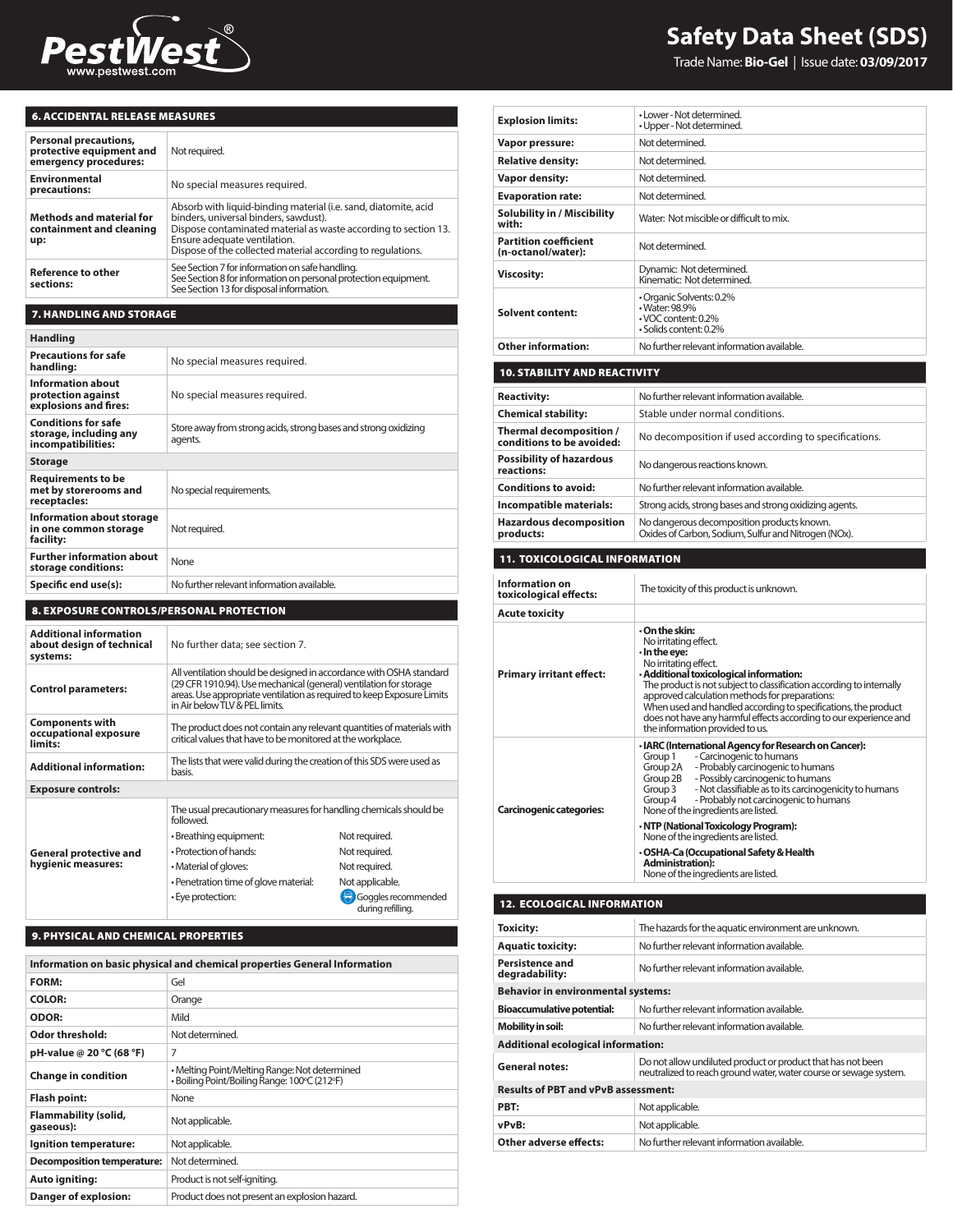

Trade Name: **Bio-Gel** | Issue date: **03/09/2017**

### 13. DISPOSAL CONSIDERATIONS

| . |  |  |  |  |
|---|--|--|--|--|

| <b>Waste treatment methods:</b>                                                     |                                                                                                                                                                   |  |
|-------------------------------------------------------------------------------------|-------------------------------------------------------------------------------------------------------------------------------------------------------------------|--|
| <b>Recommendation:</b>                                                              | Smaller quantities can be disposed of with household waste.<br>Observe all federal, state and local environmental regulations when<br>disposing of this material. |  |
| <b>Uncleaned packagings:</b>                                                        |                                                                                                                                                                   |  |
| Disposal must be made according to official regulations.<br><b>Recommendations:</b> |                                                                                                                                                                   |  |
|                                                                                     |                                                                                                                                                                   |  |
| <b>14. TRANSPORT INFORMATION</b>                                                    |                                                                                                                                                                   |  |

## **UN-Number:** DOT, ADN, IMDG, IATA - Non-Regulated Material<br>ADR / ADN - Non-Regulated Material **UN proper shipping name:** DOT, ADR/ADN, ADN, IMDG, IATA - Non-Regulated Material **Transport hazard class(es):** DOT, ADR/ADN, ADN, IMDG, IATA - Non-Regulated Material **Class:** Non-Regulated Material **Packing group:** DOT, ADR/ADN, IMDG, IATA - Non-Regulated Material **Environmental hazards:** Not applicable. **Special precautions for user:** Not applicable. **Transport in bulk according to Annex II of MARPOL73/78 and the IBC Code:** Not applicable. **UN** "Model Regulation" Non-Regulated Material

#### 15. REGULATORY INFORMATION

**Safety, health and environmental regulations/legislation specific for the substance or mixture:**

#### **SARA (Superfund Amendments and Reauthorization):** Section 355 (extremely

| Section 355 (extremely<br>hazardous substances):                     | None of the ingredients are listed.                                                                                      |
|----------------------------------------------------------------------|--------------------------------------------------------------------------------------------------------------------------|
| Section 313 (Specific toxic<br>chemical listings):                   | 52-51-7 bronopol (INN)                                                                                                   |
| <b>TSCA</b><br>(Toxic Substances Control Act):                       | All ingredients are listed or exempt from listing.                                                                       |
| <b>California Proposition 65:</b>                                    |                                                                                                                          |
| Chemicals known to cause<br>cancer:                                  | None of the ingredients are listed.                                                                                      |
| Chemicals known to cause<br>reproductive toxicity for females:       | None of the ingredients are listed.                                                                                      |
| Chemicals known to cause<br>reproductive toxicity for males:         | None of the ingredients are listed.                                                                                      |
| Chemicals known to cause<br>developmental toxicity:                  | None of the ingredients are listed.                                                                                      |
| <b>Carcinogenic categories:</b>                                      |                                                                                                                          |
| <b>EPA (Environmental Protection)</b><br>Agency):                    | None of the ingredients are listed.                                                                                      |
| <b>TLV (Threshold Limit Value</b><br>established by ACGIH):          | None of the ingredients are listed.                                                                                      |
| NIOSH-Ca (National Institute for<br>Occupational Safety and Health): | None of the ingredients are listed.                                                                                      |
| <b>GHS</b> label elements                                            | Non-Regulated Material                                                                                                   |
| Hazard pictograms:                                                   | Non-Regulated Material                                                                                                   |
| Signal word:                                                         | Non-Regulated Material                                                                                                   |
| Hazard statements:                                                   | Non-Regulated Material                                                                                                   |
| National regulations:                                                | The product is subject to be classified according with the latest version<br>of the regulations on hazardous substances. |
| <b>Chemical Safety Assessment</b>                                    | A Chemical Safety Assessment has not been carried out.                                                                   |

#### 16. OTHER INFORMATION

The information and recommendations in this safety data sheet are, to the best of our knowledge, accurate as of the date of issue. Nothing herein shall be deemed to create warranty, expressed or implied, and shall not establish a legally valid contractual relationship. It is the responsibility of the user to<br>determine applicability of this information and the suitability of the material or product for any particul purpose.

| Date of preparation / last<br>revision:                                                     | 03/09/2017                                                                                             |  |
|---------------------------------------------------------------------------------------------|--------------------------------------------------------------------------------------------------------|--|
| <b>Abbreviations and acronyms:</b><br>No decomposition if used according to specifications. |                                                                                                        |  |
| ADR:                                                                                        | The European Agreement concerning the International Carriage of<br>Dangerous Goods by Road             |  |
| ADN:                                                                                        | The European Agreement concerning the International Carriage of<br>Dangerous Goods by Inland Waterways |  |
| IMDG:                                                                                       | International Maritime Code for Dangerous Goods                                                        |  |
| DOT:                                                                                        | US Department of Transportation                                                                        |  |
| IATA:                                                                                       | International Air Transport Association                                                                |  |
| ACGIH:                                                                                      | American Conference of Governmental Industrial Hygienists                                              |  |
| <b>EINECS:</b>                                                                              | European Inventory of Existing Commercial Chemical Substances                                          |  |
| <b>ELINCS:</b>                                                                              | European List of Notified Chemical Substances                                                          |  |
| CAS:                                                                                        | Chemical Abstracts Service (division of the American Chemical<br>Society)                              |  |
| NFPA:                                                                                       | National Fire Protection Association (USA)                                                             |  |
| HMIS:                                                                                       | Hazardous Materials Identification System (USA)                                                        |  |
| VOC:                                                                                        | Volatile Organic Compounds (USA, EU)                                                                   |  |
| PRT:                                                                                        | Persistent, Bioaccumulative and Toxic                                                                  |  |
| vPvB:                                                                                       | Very Persistent and very Bioaccumulative                                                               |  |
| NIOSH:                                                                                      | National Institute for Occupational Safety and Health                                                  |  |
| OSHA:                                                                                       | Occupational Safety & Health Administration                                                            |  |
| TLV:                                                                                        | <b>Threshold Limit Value</b>                                                                           |  |
| PEL:                                                                                        | Permissible Exposure Limit                                                                             |  |
| REL:                                                                                        | Recommended Exposure Limit                                                                             |  |

**\*Data compared to the previous version altered SDS created by MSDS Authoring Services www.msdsauthoring.com +1-877-240-9106**